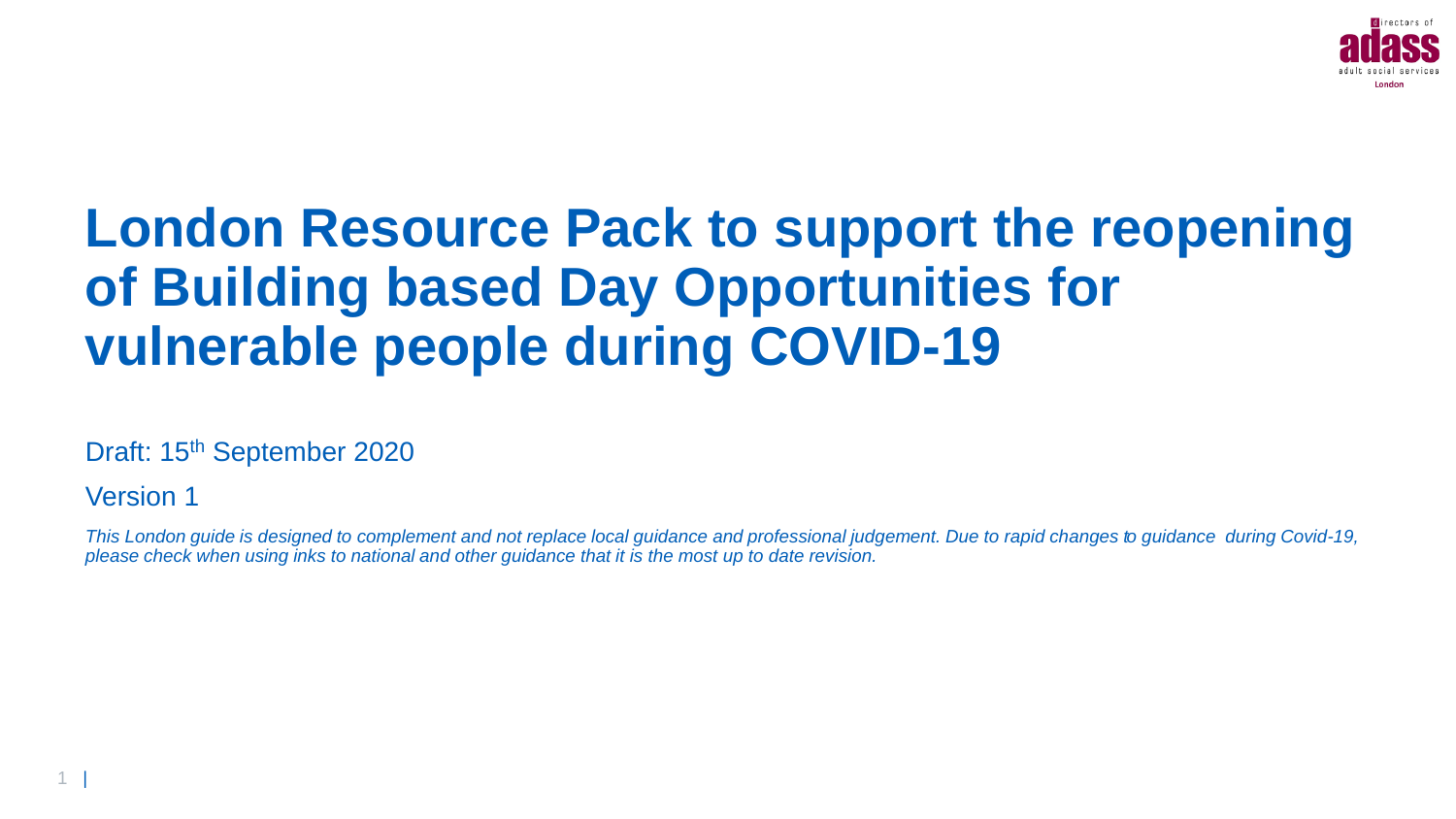

## Risk Assessments

Providers will need to ensure they create a COVID secure building and make changes to reflect the social distancing and hygiene requirements with the aim to prevent the onward transmission of COVID-19.

Complete a Service risk assessment for COVID-19 **before opening a service** 

Consider the risks from resuming services; employees and service users returning to work and ensure relevant procedures are in place. If possible, ensure that staff only work in one day care setting (including agency staff).

Discuss any additional support that may be needed to ensure staff and volunteer wellbeing and consider how this can be put in place and provide regular opportunities to get feedback from staff and volunteers on new arrangements.

Schedule a review of operational matters and wellbeing.

The risk assessment of returning to work planning needs to consider:

- The risks associated with the resumption of services including activities where participants are less likely to be able to socially distance
- The risks associated with the service/activities
- Activities that involve increased blowing or breathing out for example, singing or exercise. Currently, live singing is not recommended
- The introduction of new procedures and processes that need to be applied
- Communication with employees and service users and families regarding changes
- Ongoing risk management of infection control

Review existing risk assessments, considering any changes in light of social distancing that may affect activities

Ensure that plans for the date the centre will reopen and any stages this may involve are clearly communicated to all staff, volunteers, service users and family members.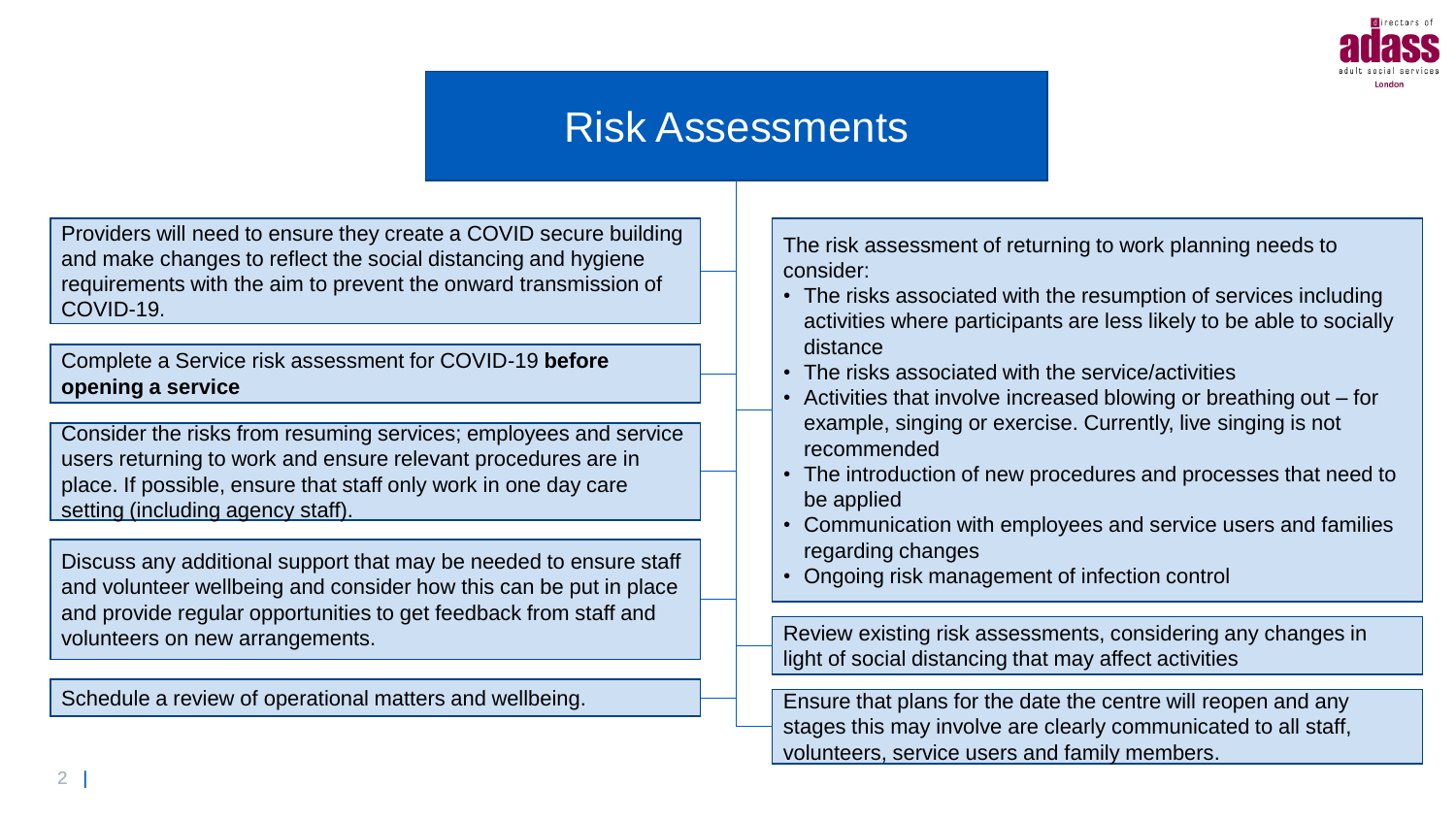# **Planning for re-opening**

Before re-opening building based services the provider will need to be confident that Public Health England/UK Government guidance has been followed.

#### **Consider the following:**

- infection control
- communications
- supporting service users, carers, staff, volunteers and yourself
- risk assessments

#### **Government guidance requires a provider to ensure:**

- that all appropriate risks have been considered and mitigated to minimise transmission of Coronavirus
- enhanced cleaning and hygiene protocols have been put in place
- all reasonable steps to maintain safe distancing requirements are implemented

#### **Planning for re-opening (2) For further guidance see:**

- <https://www.kcl.ac.uk/scwru/res/arc-sl/unlock-lockdown>
- [https://www.gov.uk/government/publications/covid-19-guidance-for-the-safe-use-of-multi-purpose-community-facilities/covid-19-guidance-for-the](https://www.gov.uk/government/publications/covid-19-guidance-for-the-safe-use-of-multi-purpose-community-facilities/covid-19-guidance-for-the-safe-use-of-multi-purpose-community-facilities)safe-use-of-multi-purpose-community-facilities
- <https://www.scie.org.uk/care-providers/coronavirus-covid-19/day-care/safe-delivery/assessment#specific>
- The SCIE guidance is about face-to-face adult day care provision in England and includes practice examples from authorities across the country

### **Planning for re-opening (3) Health and safety check of the premises**

- If the site/premises has been out of use, consider undertaking a health and safety check of, for example, hot/cold water systems (including legionnaire's checks), gas safety, fire safety, kitchen equipment
- security including access control and intruder alarm systems, ventilation. The guidance for schools may be helpful: <https://www.gov.uk/government/publications/actions-for-schools-during-the-coronavirus-outbreak/guidance-for-full-opening-schools>
- Consider arranging a 'deep clean' if the premises is under your control or ask the owner about this.
- Consider if fire alarm procedures need to be adjusted (e.g. assembly points)
- Review visitor procedure for suppliers, contractors, maintenance staff and any other external visitors to enter the setting?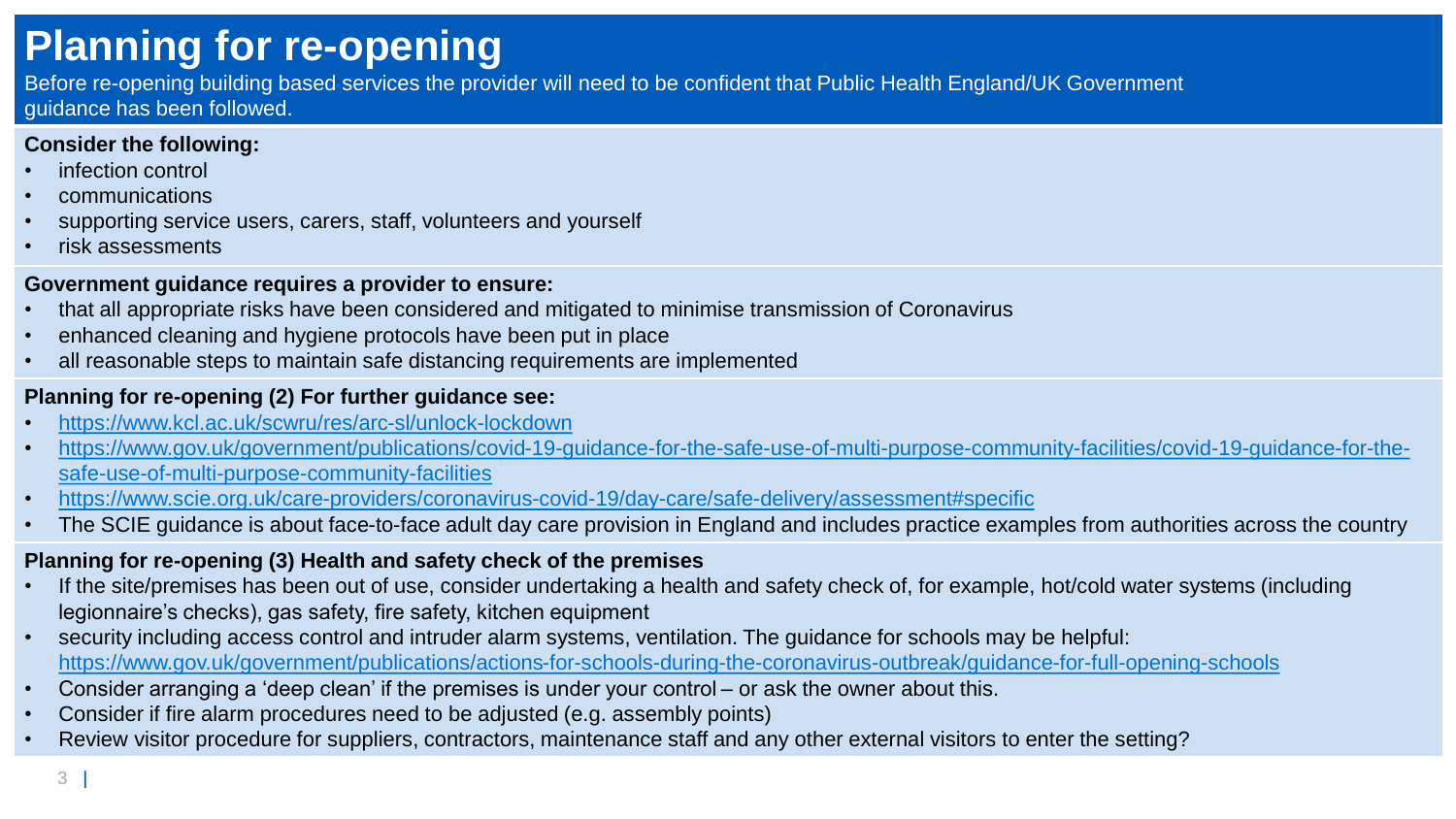## **Risk assessment of Services**

Communal areas should be managed to control mixing – consider room or area dividers, (e.g. bookcases, tables), floor markings to help people stay in different parts of the room?

If practicable (given the building and service user characteristics), consider space and how it can be best used to keep small, consistent groups of service users, volunteers, and staff together throughout the day, and to keep the groups apart from each other as far as possible.

Small group rooms could have materials for activities and equipment divided between them

Consider staggering lunch times or other breaks and time service users arrive and leave

Review transport plans – how will hygiene and distancing operate and will service users and/or drivers be required to wear a face mask when travelling to the centre in a vehicle arranged by the centre? Where possible ask families if they can provide transport

Government advice is to remove items that are hard to clean, such as those with intricate parts, and remove soft furnishings (e.g. cushions, rugs, blankets, soft dolls). Consider replacing or covering fabric seating in a non-absorbent material?

Make a list of areas and surfaces which are frequently touched such as door handles and sensory equipment so you know what will require more frequent cleaning

Consider when face masks/ coverings should be used, having enough hand washing/ sanitising stations and signs to encourage good hand hygiene

Consider food preparation – you may want to ask people to bring their own food and refreshments and only supply food to those unable to do so.

#### **Resources:**

- [Guidance for transport providers](https://www.gov.uk/government/publications/coronavirus-covid-19-safer-transport-guidance-for-operators/coronavirus-covid-19-safer-transport-guidance-for-operators)
- [Guidance for transport users](https://www.gov.uk/guidance/coronavirus-covid-19-safer-travel-guidance-for-passengers)
- [Guidance for food businesses](https://www.gov.uk/government/publications/covid-19-guidance-for-food-businesses/guidance-for-food-businesses-on-coronavirus-covid-19)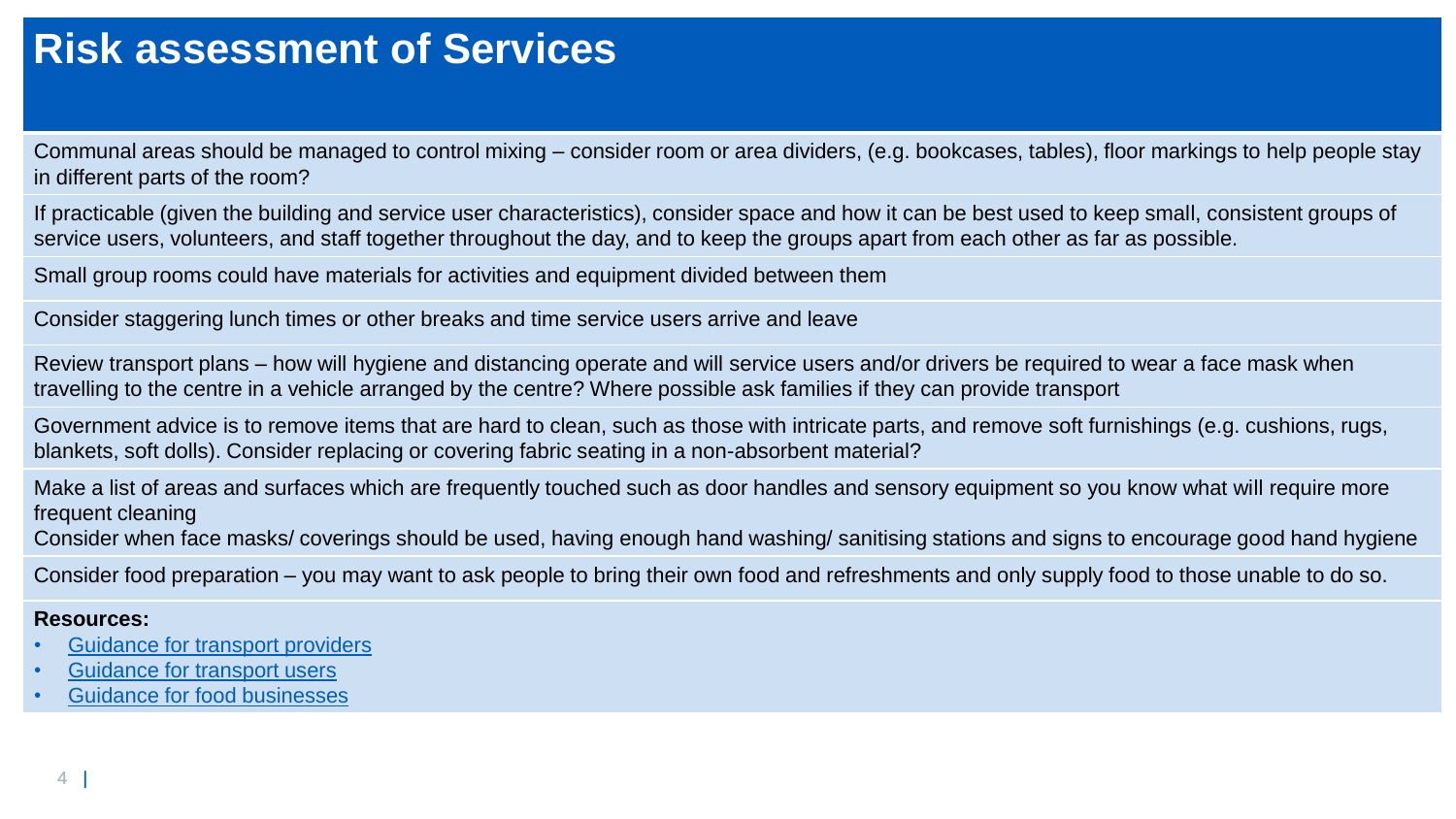# Risk assessment of Services (2) - Ventilation

#### **Goal:**

- Create airflow in rooms to promote smaller droplets and aerosol to fall to floor
- Measure CO2 levels a well ventilated room has around 800 ppm of CO2 or less (outdoor levels are 400 ppm)
- Place a fan by a window blowing air out \*
- Open door and 2 or more windows to create a through current
- Add a portable air cleaner \*\*

#### **Limitations:**

- **Temperature**
- Physical structure:
- Some rooms may be unusable if no ventilation possible
- If ventilation restricted may need shorter contact times
- Reduce contact time in single room

#### Resources:

\* <https://theconversation.com/how-to-use-ventilation-and-air-filtration-to-prevent-the-spread-of-coronavirus-indoors-143732>

\*\* [https://docs.google.com/spreadsheets/d/1NEhk1IEdbEi\\_b3wa6gI\\_zNs8uBJjlSS-86d4b7bW098/edit#gid=1882881703](https://docs.google.com/spreadsheets/d/1NEhk1IEdbEi_b3wa6gI_zNs8uBJjlSS-86d4b7bW098/edit#gid=1882881703)

AEROSOLS evidence - <https://jamanetwork.com/journals/jama/fullarticle/2768396> July 13, 2020. doi[:10.1001/jama.2020.12458](http://jamanetwork.com/article.aspx?doi=10.1001/jama.2020.12458)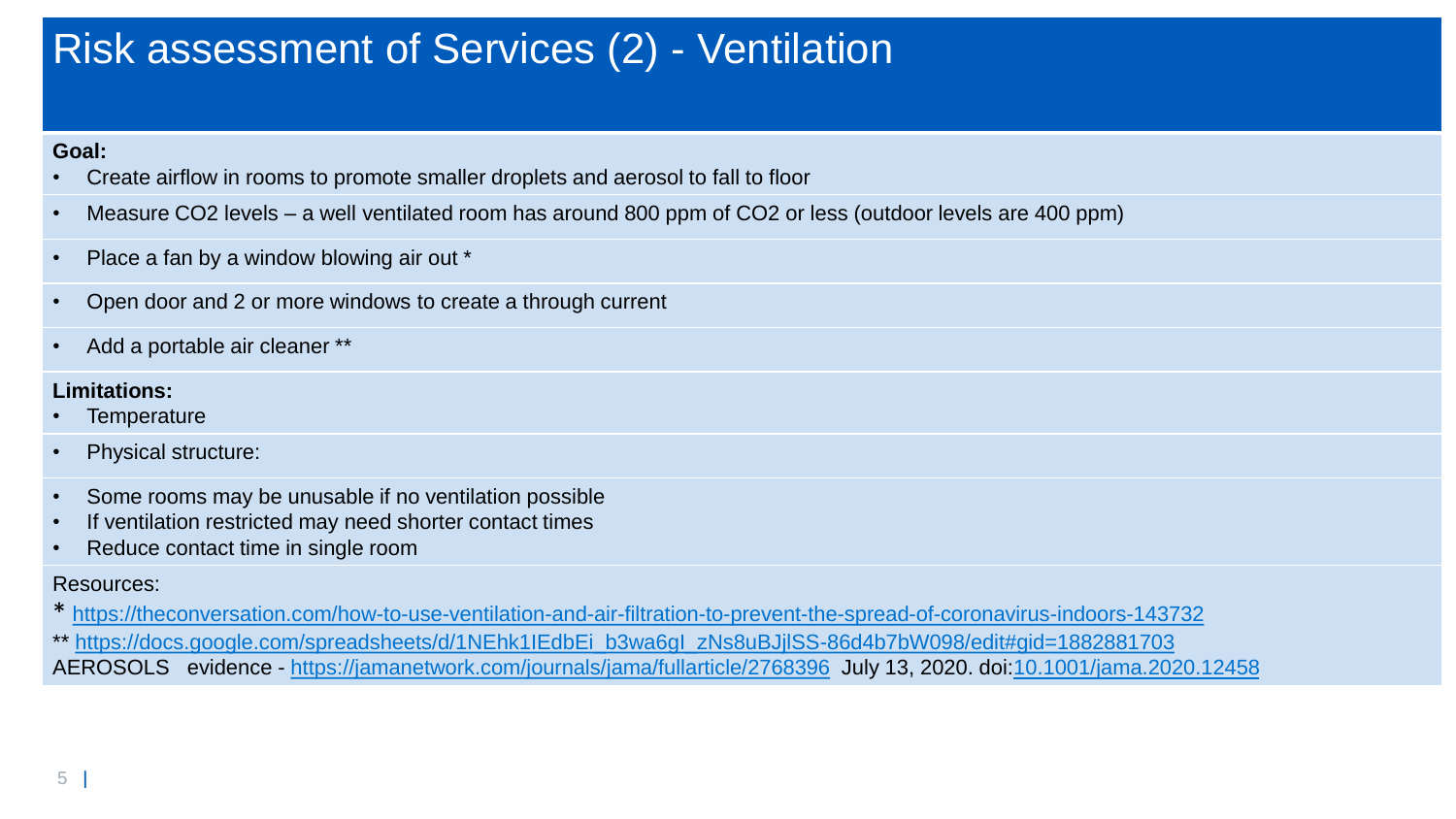

| Risk assessments for people who use<br>the service                           |                                                                                                        |
|------------------------------------------------------------------------------|--------------------------------------------------------------------------------------------------------|
| Preference and views on returning to the day<br>centre                       | Any safe guarding concerns                                                                             |
| What support services they can currently access<br>- has this been effective | Care and support needs and any changes in<br>mental, cognitive or physical wellbeing.                  |
| Wellbeing of carers.                                                         | Individual risk assessments can also help<br>prioritise who is in most need of face to face<br>support |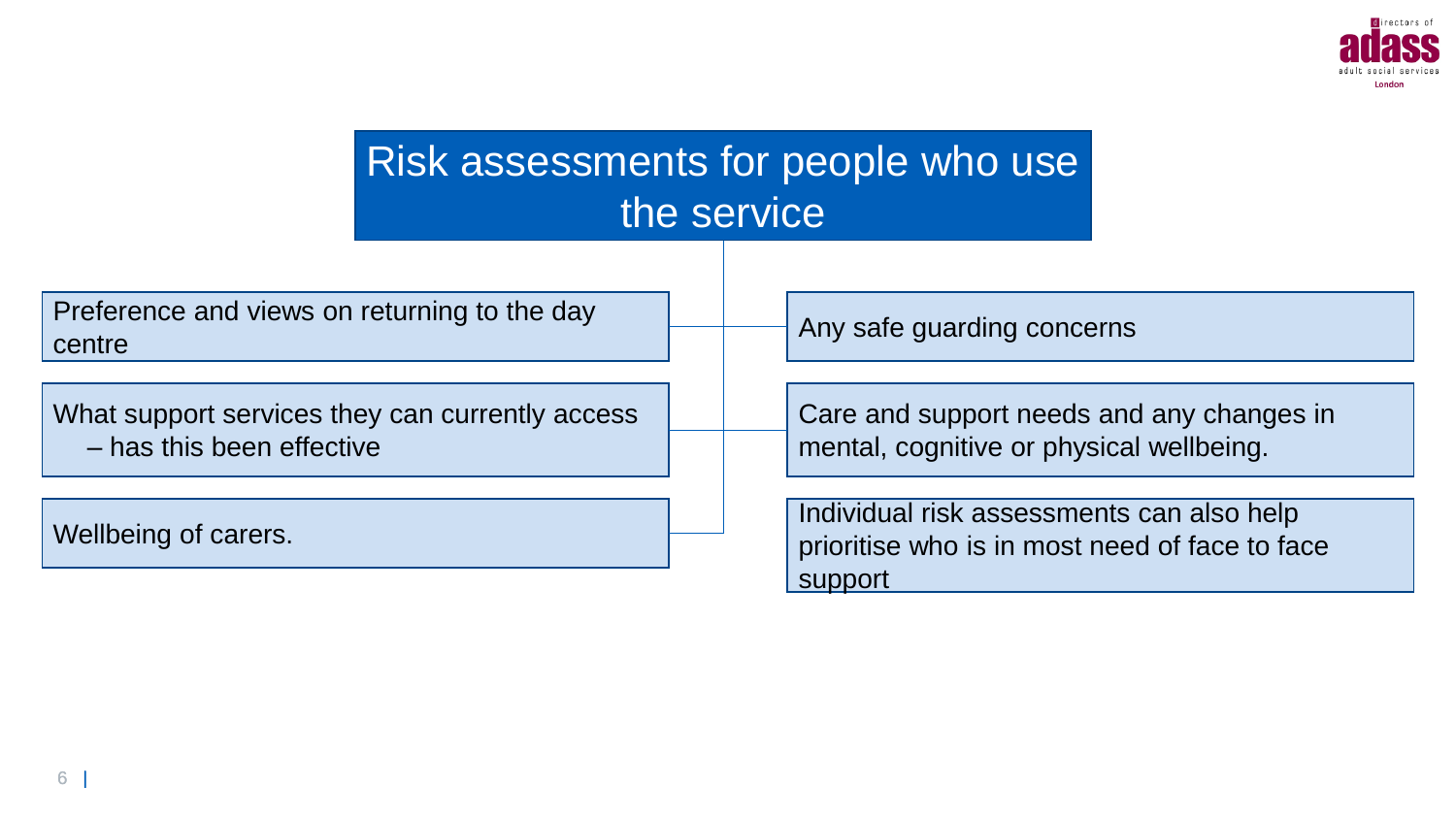# Supporting service users with learning disabilities

People with learning disabilities may be **at greater risk** of infection because of other health conditions or routines and/or behaviours. It is important that staff are aware of the risks to each person and reduce them as much as possible. **This will mean significant changes to the persons individual plan and risk assessment when using a day service.** it is important to manage the risk and support them to remain as safe as possible.

You may need help or remind an individual to wash their hands:

- Use signs in bathrooms as a reminder
- Demonstrate hand washing
- Alcohol-based hand sanitizer can be a quick alternative if they are unable to get to a sink or wash their hands easily.

#### **To minimise the risk to people if they need to access health care services use supportive tools if possible such as a hospital passport and/or Coordinate my care.**

If you are aware that someone is being admitted to hospital, contact your local community learning disability service [\(click here\)](https://www.england.nhs.uk/london/london-clinical-networks/our-networks/learning-disabilities/publications/) or learning disability nurse within the hospital.

### **Resources**

Easy [read poster](https://www.keepsafe.org.uk/resources/why-we-wear-ppe-poster) explaining why staff are wearing PPE MCA and DoLS COVID 19 [guidance](https://www.gov.uk/government/publications/coronavirus-covid-19-looking-after-people-who-lack-mental-capacity?utm_source=a4a3d322-fbe7-424e-bc47-ed85741782a8&utm_medium=email&utm_campaign=govuk-notifications&utm_content=immediate) and [summary](https://www.mentalcapacitylawandpolicy.org.uk/dols-dhsc-guidance-published/) Tool to support monitoring for signs of deterioration [STOP and WATCH](https://northcumbriaccg.nhs.uk/your-health/campaigns/stop-and-watch-resources) Protecting extremely vulnerable people: [Government guidance](https://www.gov.uk/government/publications/guidance-on-shielding-and-protecting-extremely-vulnerable-persons-from-covid-19/guidance-on-shielding-and-protecting-extremely-vulnerable-persons-from-covid-19) <https://www.coordinatemycare.co.uk/>

### **Think** ([Consider using the STOP and Watch Tool](https://www.ncic.nhs.uk/application/files/8915/7779/8829/stop-and-watch-leaflet.pdf))

Is something different? Is the person communicating less, needing more help than usual, expressing agitation or pain (moving more or less), how is their appetite

Does the person need extra help to remain safe and protected?

#### **Ask**

How can we engage the person to ensure that they understand the change in activities.

#### **Do**

Allow time to remind the person why routines may have changed. Develop new individual plans with the person and their family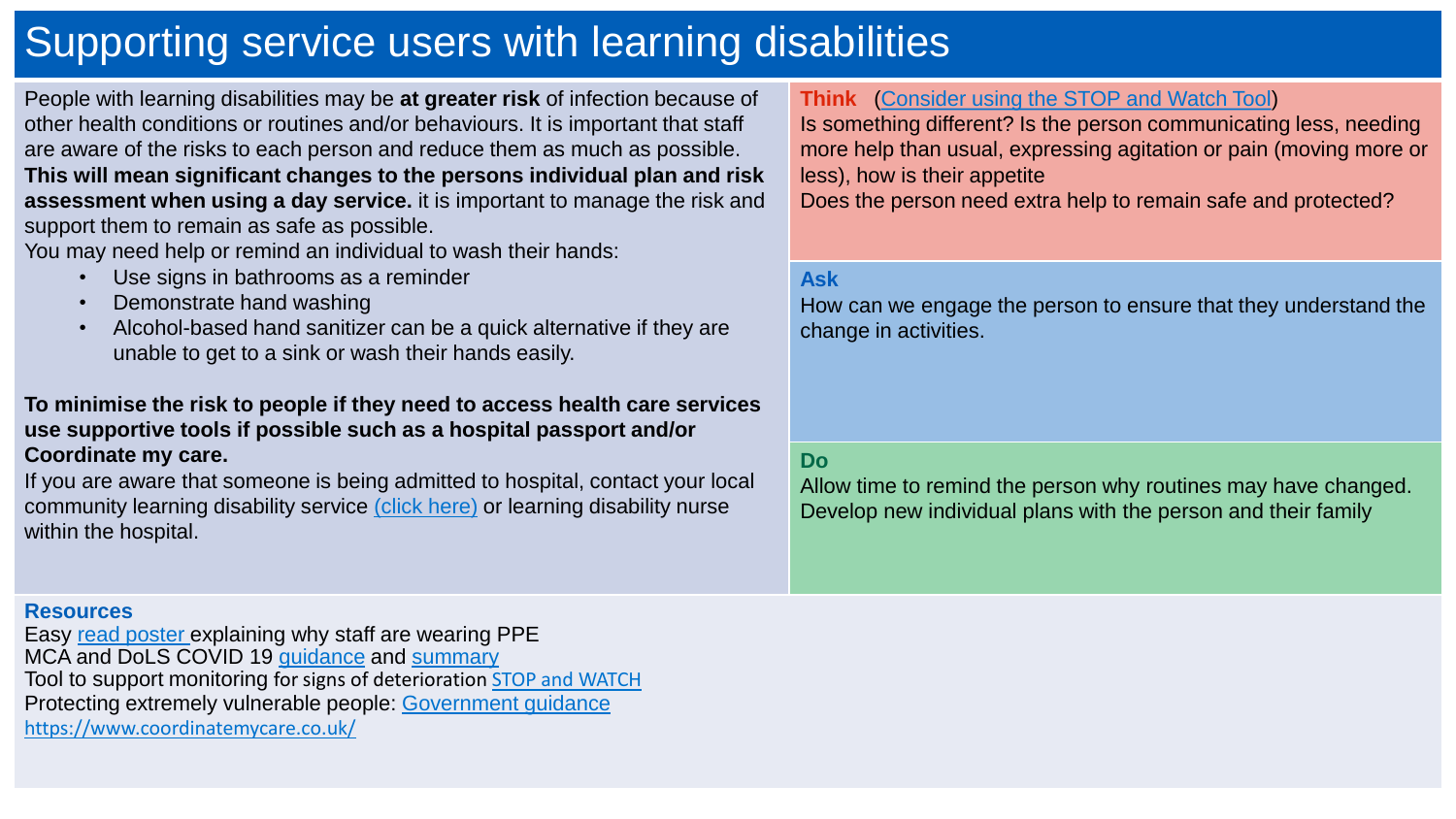# Supporting people living with dementia

People with dementia have often had a **significant change in their routine.** You may find that their memory or some of their abilities have worsened during lockdown. People with dementia maybe at greater risk of infection. If people with dementia become unwell they might get **more confused, agitated or more sleepy** (delirium).

People with dementia may behave in ways that are difficult to manage such as **walking with purpose** (wandering). Behaviour is a form of communication, often driven by need. Someone could be hungry, in pain or constipated, they might be scared or bored. Ask someone walking if there is something that they need, try activities they like with them and if possible go for a walk with them.

People with dementia may need help or reminders to **wash their hands**. Use signs in bathrooms as a reminder and demonstrate hand washing. Alcohol-based hand sanitizer can be a quick alternative if they cannot get to a sink or wash their hands easily but remember to store this safely as per your local policy to avoid ingestion.

People may find being approached by someone wearing **PPE frightening** - It may be helpful to laminate your name and a picture of your role and a smiley face.

## **Resources**

[Reducing anxiety for people with dementia when wearing PPE](https://www.nhsaaa.net/media/8922/8-impact-of-ppe-on-individuals-with-dementia.pdf)

[Communication cards](http://nebula.wsimg.com/62159566dcd305437153f3e0a8cc0166?AccessKeyId=5861B1733117182DC99B&disposition=0&alloworigin=1) can help to talk about COVID-19

• HIN activities [resources](https://healthinnovationnetwork.com/wp-content/uploads/2020/04/Maintaining-Activities-for-Older-Adults-during-COVID19.pdf) during COVID-19

Mental Capacity Act and Deprivation of Liberty Safeguards (DoLs) COVID 19 [guidance](https://www.gov.uk/government/publications/coronavirus-covid-19-looking-after-people-who-lack-mental-capacity?utm_source=a4a3d322-fbe7-424e-bc47-ed85741782a8&utm_medium=email&utm_campaign=govuk-notifications&utm_content=immediate) and [summary](https://www.mentalcapacitylawandpolicy.org.uk/dols-dhsc-guidance-published/)

#### **Think**

- Could the person be unwell? Are they frightened?
- Do they need extra help to remain safe and protected?

## **Ask**

- Have I done all I can to understand their needs?
- What activities do they like to do?

#### **Do**

- Up date the persons care plan
- Introduce yourself and explain why you are wearing PPE
- Allow time to remind people why routines may have changed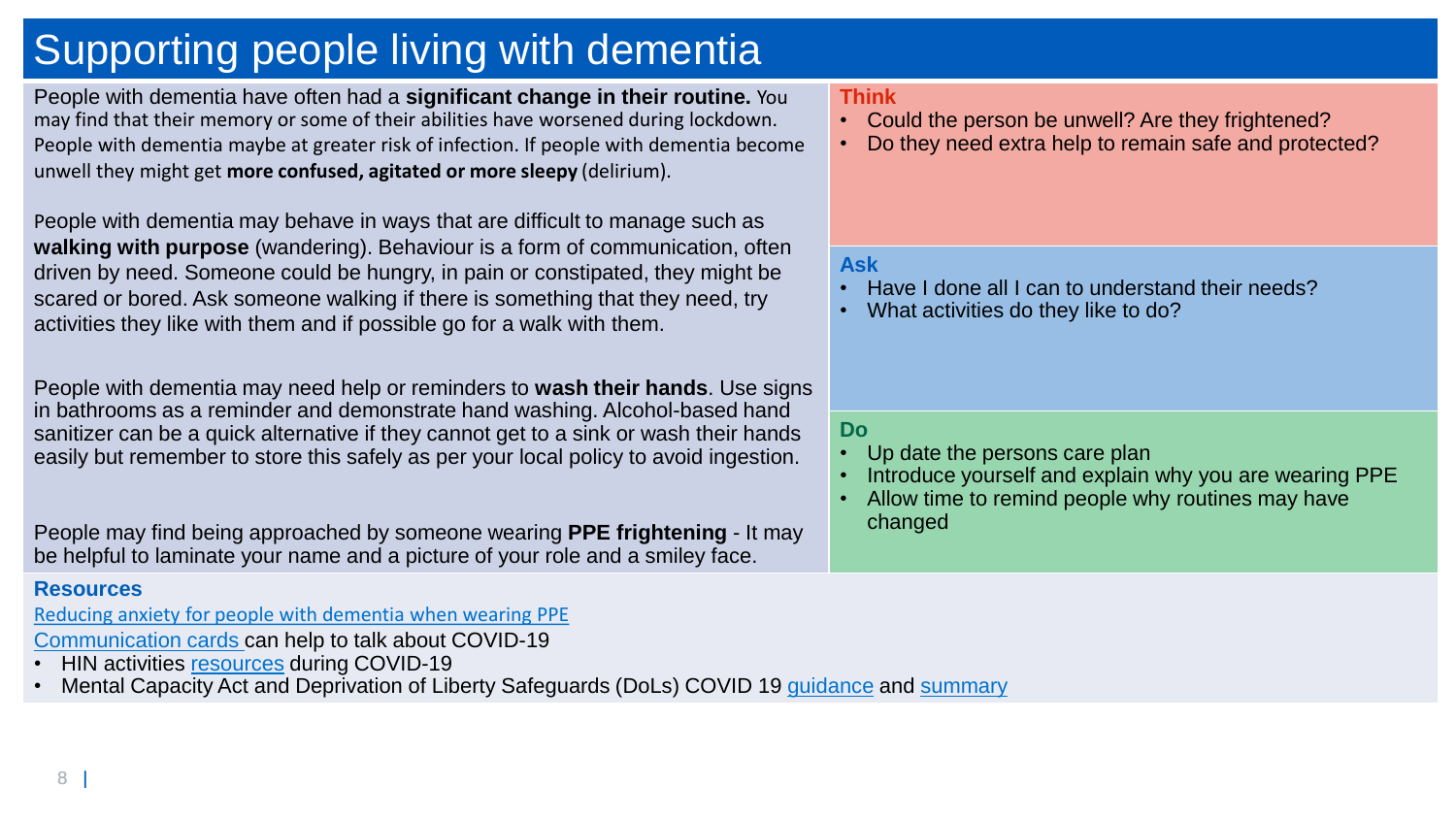# Post Day Services Opening: Suspected Coronavirus Care Pathway

| <b>Suspected Cases</b>                                                                                                                                                                                                                                                                                                                                                                                                           | <b>Isolate and Monitor</b>                                                                                                                                                                                                                                                                                                                                                                                                                                                                                         |
|----------------------------------------------------------------------------------------------------------------------------------------------------------------------------------------------------------------------------------------------------------------------------------------------------------------------------------------------------------------------------------------------------------------------------------|--------------------------------------------------------------------------------------------------------------------------------------------------------------------------------------------------------------------------------------------------------------------------------------------------------------------------------------------------------------------------------------------------------------------------------------------------------------------------------------------------------------------|
| Consider COVID-19 infection in an individual with any of the following:<br>• New continuous cough, different to usual<br>• High temperature ( $\geq 37.8^{\circ}$ C), shivery, achy, hot to touch<br>• Loss or change to sense of smell or taste<br>Individuals may also commonly present with non-respiratory tract<br>symptoms, such as new onset/worsening confusion or diarrhoea and<br>other subtle signs of deterioration. | If an individual shows COVID-19 symptoms, they should be isolated<br>within the service immediately.<br>The person should be escorted home with staff wearing PPE<br>The space used by the user should be cleaned and disinfected using<br>regular cleaning products, before being used by anyone else<br>The service user and family should be advised of the length of self-<br>isolation and regarding how to get a test for COVID:<br>https://www.nhs.uk/conditions/coronavirus-covid-19/self-isolation-advice |
| When working with a person who lacks the relevant mental capacity<br>during the COVID-19 pandemic, please follow government guidance.                                                                                                                                                                                                                                                                                            |                                                                                                                                                                                                                                                                                                                                                                                                                                                                                                                    |

#### **NHS Test and Trace (collecting attendee data)**

The opening up of the economy following the COVID-19 outbreak is being supported by NHS Test and Trace. You should assist this service by keeping a temporary record of your customers, visitors and staff for 21 days, in a way that is manageable for your organisation, and assist NHS Test and Trace with requests for that data if needed. This could help contain clusters or outbreaks.

#### **How to access Personal Protective Equipment (PPE):**

- Order PPE through your normal supplier. If this isn't possible arrangements have been made with seven wholesalers to provide PPE to the social care sector.
- Contact your Local Authority if you are still unable to get PPE provision

#### **Resources and Support for Staff**

• [RIDDOR reporting of COVID-19](https://www.hse.gov.uk/news/riddor-reporting-coronavirus.htm)

COVID-19 Infection prevention and control (IPC): [Guidance](https://www.gov.uk/government/publications/wuhan-novel-coronavirus-infection-prevention-and-control#history)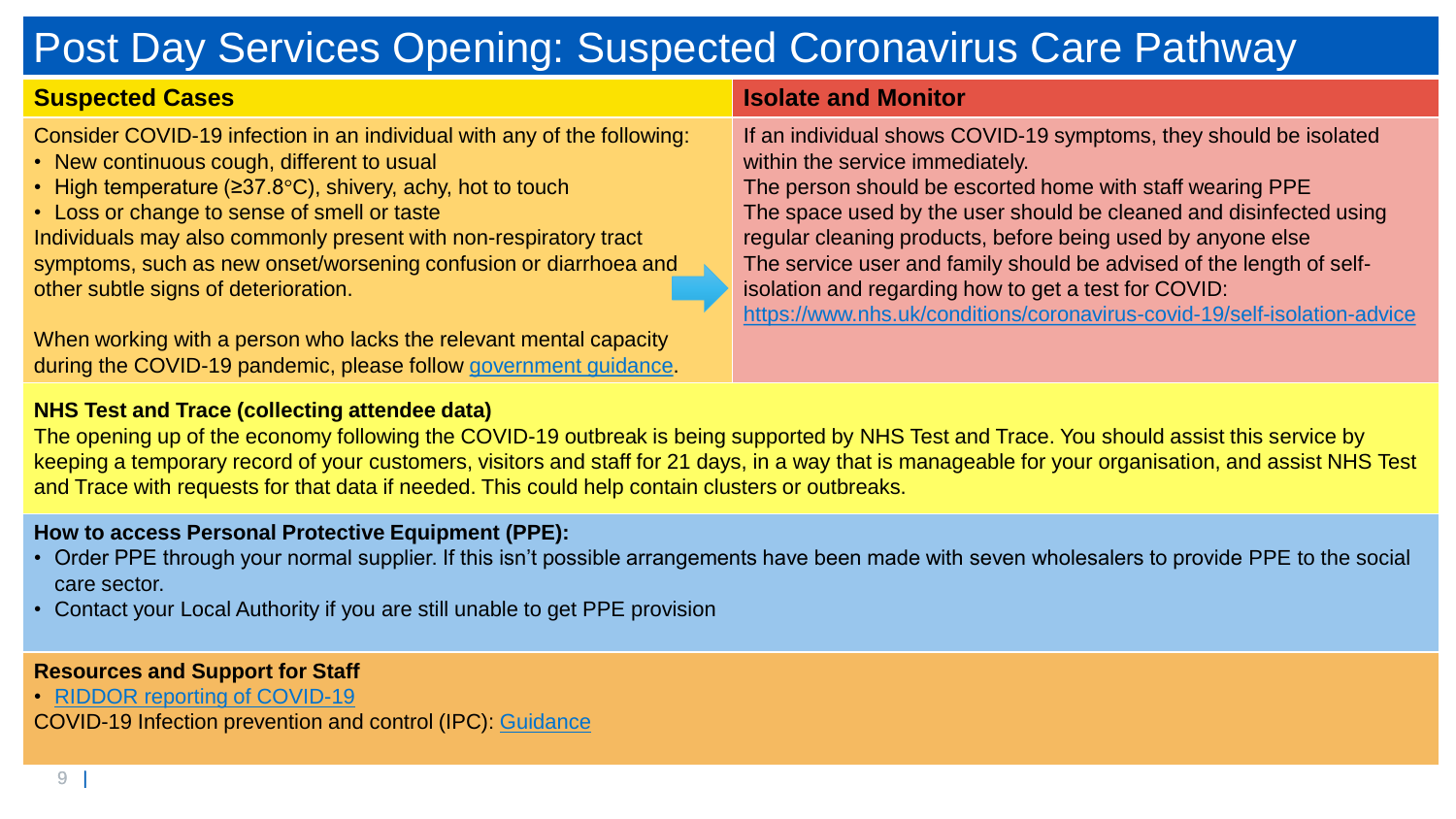# Infection Prevention and Control

- Follow the guidance on [handwashing and social distancing](https://www.nice.org.uk/about/nice-communities/social-care/quick-guides/helping-to-prevent-infection)
- Follow the [guidance t](https://assets.publishing.service.gov.uk/government/uploads/system/uploads/attachment_data/file/880094/PHE_11651_COVID-19_How_to_work_safely_in_care_homes.pdf)o see if you should be using PPE
- Use [Infection Control guidance.](https://www.nice.org.uk/about/nice-communities/social-care/quick-guides/helping-to-prevent-infection)
- Masks should be worn **when staff are unable to socially distance with service users**
- Masks can be used continuously, depending on [different scenarios](https://www.gov.uk/government/publications/covid-19-how-to-work-safely-in-care-homes)
- Some activities will need to be risk assessed on an ongoing basis in line with wider guidelines. These include:
- Activities involving shared objects (for example, games involving shared objects such as inflatable balls, parachutes, or a dice). The use of clean objects is advised.
- Playgrounds, activity areas and sensory rooms. Consider the guidance on avoiding soft furnishings, regular cleaning and outdoor areas
- Activities where participants are less likely to be able to, or remember to, socially distance
- Activities that involve increased blowing or breathing out for example, singing or exercise. Currently, live singing is not recommended

## **Resources**

Infection Control: [Guidance](https://www.nice.org.uk/about/nice-communities/social-care/quick-guides/helping-to-prevent-infection) Best practice - How to hand wash: [Poster](https://assets.publishing.service.gov.uk/government/uploads/system/uploads/attachment_data/file/886217/Best_practice_hand_wash.pdf) **Resources**

PPE in all settings: [Guide](https://www.gov.uk/government/publications/wuhan-novel-coronavirus-infection-prevention-and-control/covid-19-personal-protective-equipment-ppe)

Personal Protective Equipment from Public Health England and the NHS: [Video](https://www.youtube.com/watch?v=ozY50PPmsvE&feature=youtu.be)





## **COVID-19 Safe ways of working**

## A visual guide to safe PPE

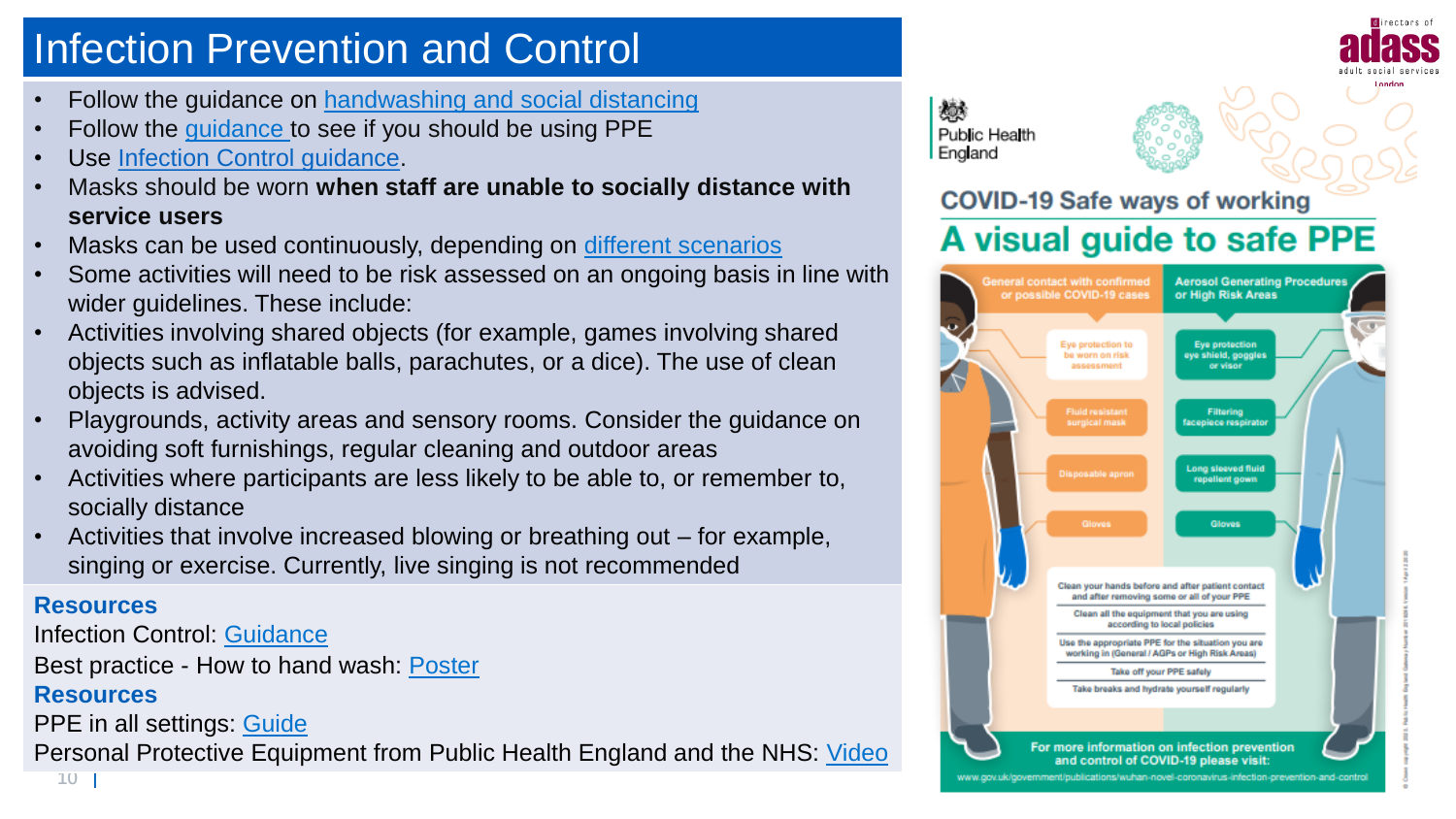

# PPE and escalating your supply issues

If you already use PPE you should continue to order your usual PPE supplies of gloves, aprons and soap/sanitiser but we also know this has been a challenge and want to support you.

## **How to access Personal Protective Equipment (PPE):**

- Order PPE through your normal supplier. If this isn't possible or you don't have a normal supplier arrangements have been made with seven wholesalers to provide PPE to the social care sector.
- Contact your Local Authority if you are still unable to get PPE provision.

## **When contacting your Local Authority:**

- Outline your concern including the requirement
- What your current stock levels are and if you have confirmed or suspected COVID cases within your building
- If you do not get a response from your local authority, please ask them to escalate to the STP for mutual aid support
- Where issues with local supply exist, this will be escalated to the regional Supply Chain team for support.

## **Resources**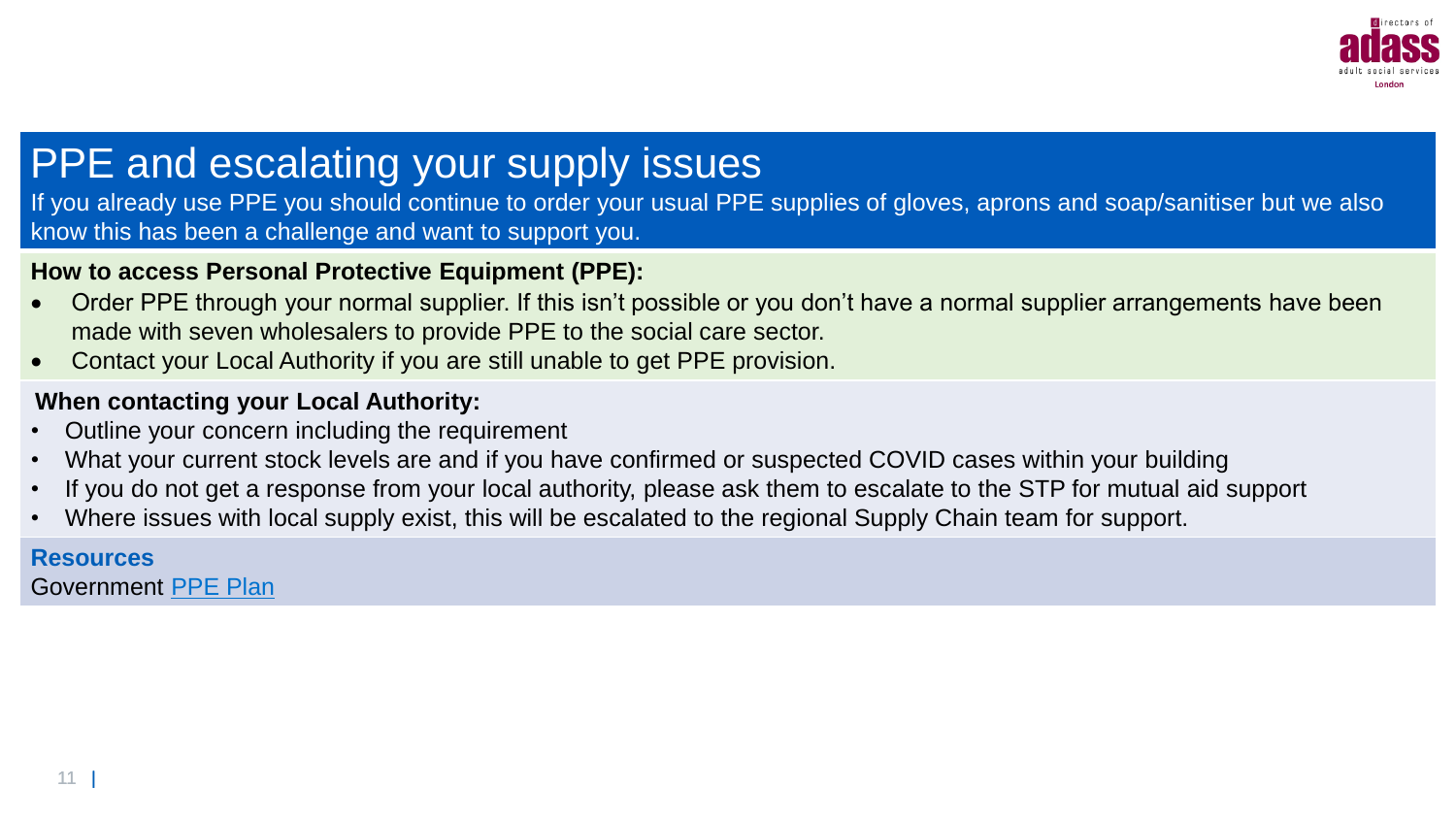

## **Staff Testing**

Testing of staff, in combination with effective infection control measures, supports prevention and control of Covid-19 in day services.

The link for testing for health and social care staff is here: <https://www.gov.uk/guidance/coronavirus-covid-19-getting-tested>.

This includes information about employer referrals for testing of essential staff.

**Resources** Home testing: fact sheet, click box

Find out more about testing here: [Government testing guidance](https://www.gov.uk/guidance/coronavirus-covid-19-getting-tested)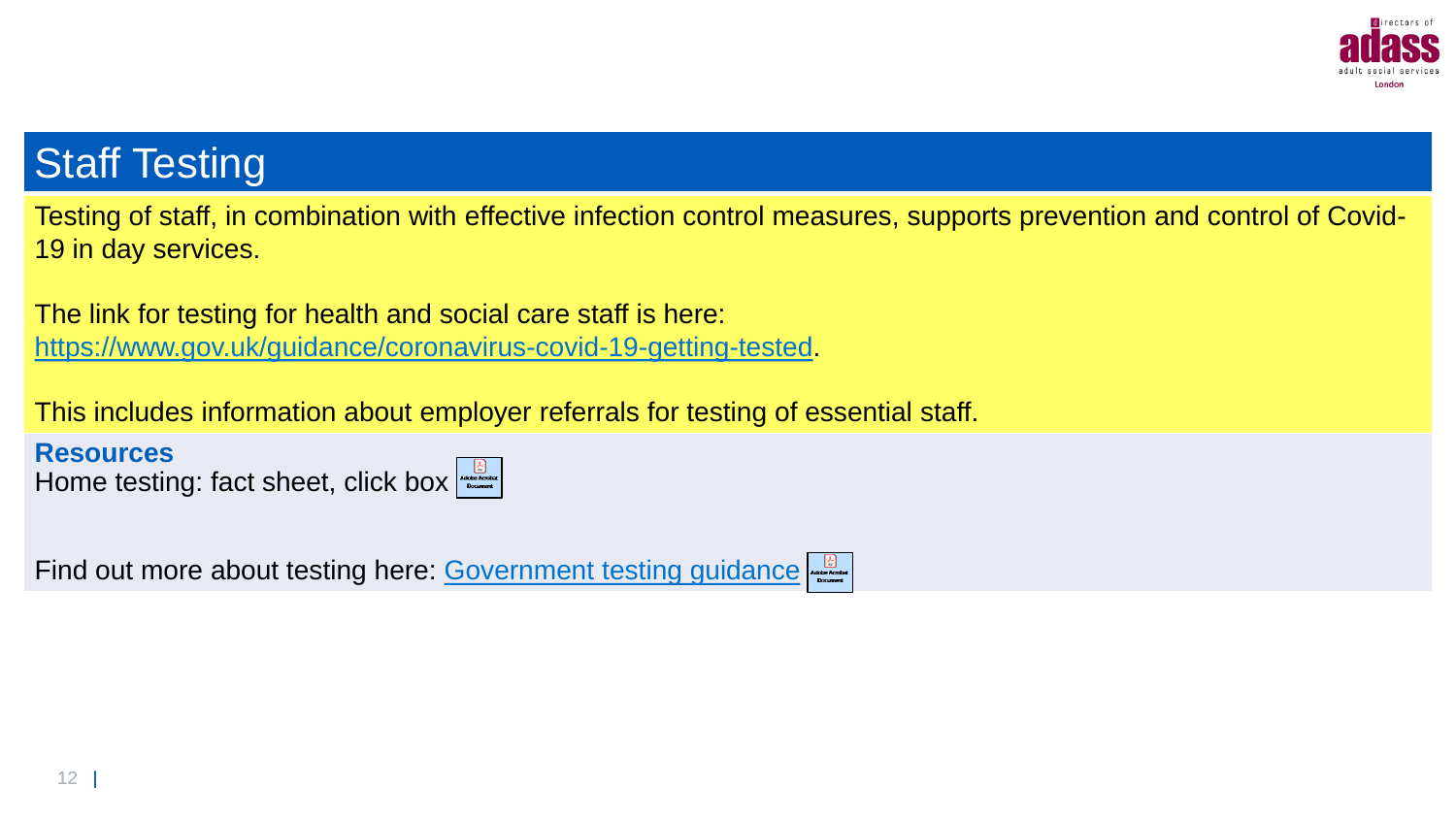

## NHS Test and Trace – what does it mean for day services workers?

Under the new COVID-19 Test and Trace system, anyone, including day service staff and service users, who has had a specific 'close contact' with someone who tests positive for COVID-19 will be expected to isolate themselves for 14 days, or for 10 days from developing symptoms of COVID-19

**It is not clear if previous infection gives someone immunity or not, therefore this will apply to anyone (service user or staff) who is a close contact of a confirmed case, whether they have had the virus before or not.**

## **How can I make this work?**

To reduce possible impact on staffing levels if staff need to self-isolate, do look at ways for staff to socially distance with colleagues at all times and or when they need to wear a face mask, even at break times.

Encourage staff to keep following the PPE and hygiene measure outlined in national guidance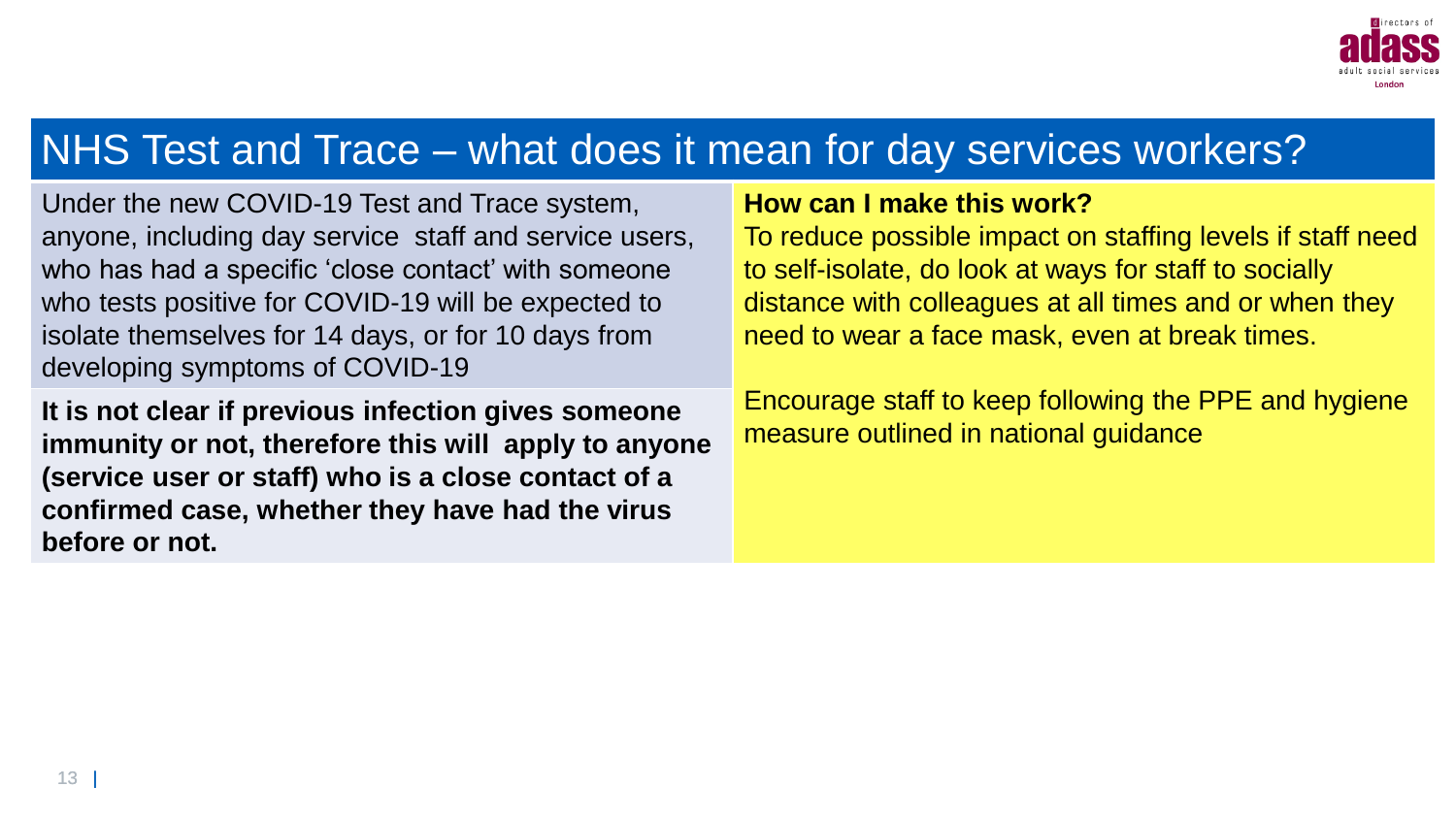

## NHS Test and Trace- what do I need to do?

- If you become aware of a service user or staff member with a **confirmed** coronavirus test contact London Coronavirus Response Cell (LCRC) on 0300 303 0450, or [LCRC@phe.gov.uk.](mailto:LCRC@phe.gov.uk) LCRC will be able to advise on next steps for contact tracing.
- Your local authority lead commissioner will be able to provide further advice and support
- Close contacts (as per [test and trace p](https://www.gov.uk/guidance/nhs-test-and-trace-how-it-works)rocesses) are defined as (without wearing PPE or where there has been a breach in PPE):
	- having face-to-face contact with someone (less than 1 metre away)
	- spending more than 15 minutes within 2 metres of someone
	- travelling in a car or other small vehicle with someone (even on a short journey) or close to them on a plane
	- has cleaned a personal or communal area of the premises where a confirmed case has been located (note this only applies to the first time cleaning of the personal or communal area)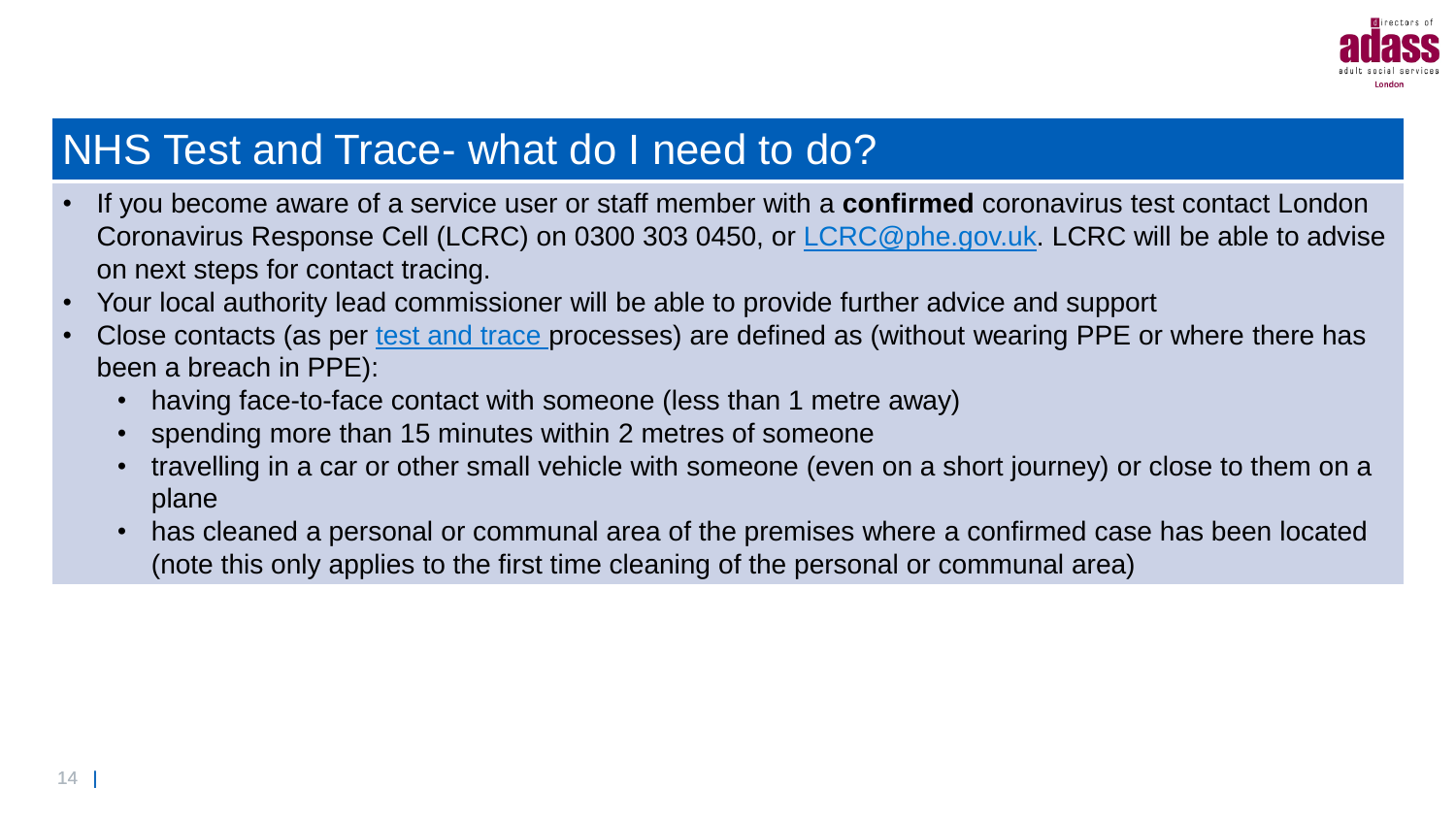# Supporting day services staff well-being

The COVID-19 outbreak is affecting us all in many ways: **physically**, **emotionally**, **socially** and **psychologically**. It is a normal reaction to a very abnormal set of circumstances. **It is okay not to be okay** and it is by no means a reflection that you cannot do your job or that you are weak. Some people may have some positive experiences, such as taking pride in the work, or your work may provide you with a sense of purpose. Managing your emotional well-being right now is as important as managing your physical health. If you are concerned about your mental health, your GP is always a good place to start. If it is outside of working hours, contact the crisis line of your borough which is [here](https://www.good-thinking.uk/resources/your-local-crisis-line/) or if you are known to services, please call your Care Coordinator or the service responsible for your care.

Care Coordinator or the service responsible for your care.

Below are some things to consider to support your own wellbeing:

- These times are temporary and things will get better
- Consider and acknowledge how you are feeling and coping, reflecting on your own needs and limits
- Ask for help if you are struggling. Asking for help when times are difficult is a sign of strength
- Stay connected with colleagues, managers, friends and family. Where possible do check on the needs of colleagues and loved ones
- A lot of things might feel out of your control at the moment. It can help to focus on what we can control rather than what we cannot
- Acknowledge that what you and your team are doing matters. You are doing a great job!
- Choose an action that signals the end of your shift and try to rest and recharge when you are home

#### **To speak to someone::**

- **Urgent Support:** Good-Thinking's [Urgent Support page h](https://www.good-thinking.uk/urgent-support/)as numbers and links to help you access urgent support,
- **1:1 Mental health support** 24 hours a day: Text FRONTLINE to **85258** for a text chat or call **116 123** for a phone conversation
- Visit **[Bereavement Support Online](https://people.nhs.uk/guides/bereavement-support-during-covid-19/)** or call the free confidential bereavement support line (Hospice UK), on **0300 303 4434,** 8am 8pm
- **NHS Psychological therapy (IAPT):** Search [here](http://www.nhs.uk/service-search/other-services/Psychological%20therapy%20(NHS%20IAPT)/LocationSearch/396) to find out how to get access to NHS psychological therapy (IAPT)